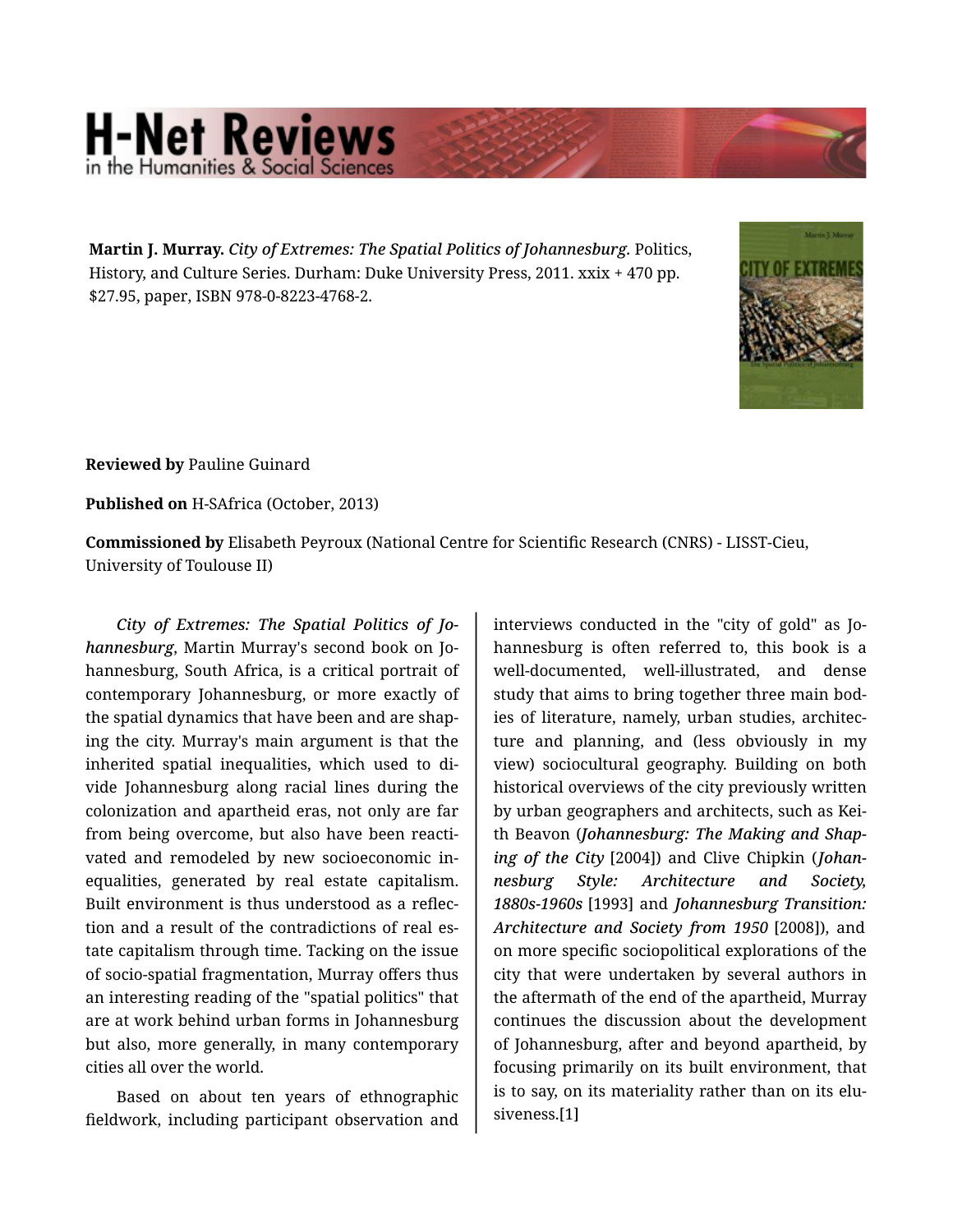The book is divided into three parts that are chronologically oriented (part 1, from the 1890s to the 1960s; part 2, from the 1970s to the 1990s; and part 3, nowadays), even though they are struc‐ tured to explain current urban dynamics. Each part is subdivided into two or three chapters, or‐ ganized chronologically (part 1) or thematically (parts 2 and 3). The first part of the book, "Making Space: City Building and the Production of the Built Environment," is devoted to the analysis of the construction of the city of Johannesburg as a modern city, from its establishment in the late nineteenth century to the 1960s. Stressing the con‐ tinuities of the different narratives that have been producing the metropolis, Murray shows how Jo‐ hannesburg has been, from its beginning, a (real estate) capitalist, fragmented, and aspirational global city.

The second part of the book, "Unraveling Space: Centrifugal Urbanism and the Convulsive City," focuses on the dissolution of the modern and even the high-modern city from the 1970s on‐ ward, due to the decline of the inner city on the one hand, and to urban sprawl on the other hand. The decline of the inner city is analyzed by Mur‐ ray as a process of ghettoization, which contrib‐ utes to legitimize both the development of forti‐ fied enclaves in the northern suburbs, and public and private interventions in the inner city that are supposed to restore its former glory. The latter point regarding the ways the discourses about the inner city decline are used to justify public and private actions in the inner city as well as in the suburbs is particularly stimulating. Nevertheless, the use of the term "outcast ghetto" defined as "a territorially stigmatized place that operates as a site of spatial confinement and control over those with no place in the city" to characterize the en‐ tire inner city is rather problematic (p. 149). In‐ deed, if the ghettoization of some places in the in‐ ner city at some point in time, such as Hillbrow, Berea, or Yeoville in the 1990s, could be patent (and even this point is contested by some),[2] it was surely not proven to be true for all the places

of the inner city at all times, from the 1980s on‐ ward. Murray, in the third part of the book, refers to some areas of the inner city where private com‐ panies continuously stayed, proving that the in‐ ner city as a whole was never completely aban‐ doned, nor isolated. In that sense, if the process of ghettoization was, and maybe still is, at work in some parts of the inner city, it was never achieved. In comparison, the process of deliberate isolation of the wealthiest suburbs from the rest of the city might appear far more advanced, even if Murray does not use the term "ghettoization" in that context. In any case, the decline of the inner city and the development of the suburbs are, as clearly demonstrated by the author, two sides of the same coin that contribute jointly to the com‐ ing of a polynucleated metropolis, which is even more socially and spatially fragmented than the functionally divided but yet relatively centralized modernist city was.

The third and last part of the book, "Fortifying Space: Siege Architecture and Anxious Urbanism," analyzes the spread of enclosed, privatized, and secured spaces across the metropolis. This trend, which reflects the fear and the antiurban sentiments of the upper and middle classes, leads once again to further fragmentation, not only of space but also of power. Three main urban forms result‐ ing from that fortification of space are more close‐ ly looked at: "postpublic spaces," public-private partnerships, and gated communities. The case studies chosen to investigate the rise of what Mur‐ ray refers to as "postpublic spaces" (that is to say, hybrid spaces that are no longer public, nor pri‐ vate) are particularly original (p. 216). Indeed, in‐ stead of looking at commercial places, such as shopping malls or residential areas with gated communities that are almost canonic examples when speaking of the privatization of public spaces in South African cities and beyond, Murray fo‐ cuses on the creation of so-called public spaces in‐ side office complexes. If this particular analysis of what one can call social public spaces within pri‐ vately owned ones is interesting in itself, it could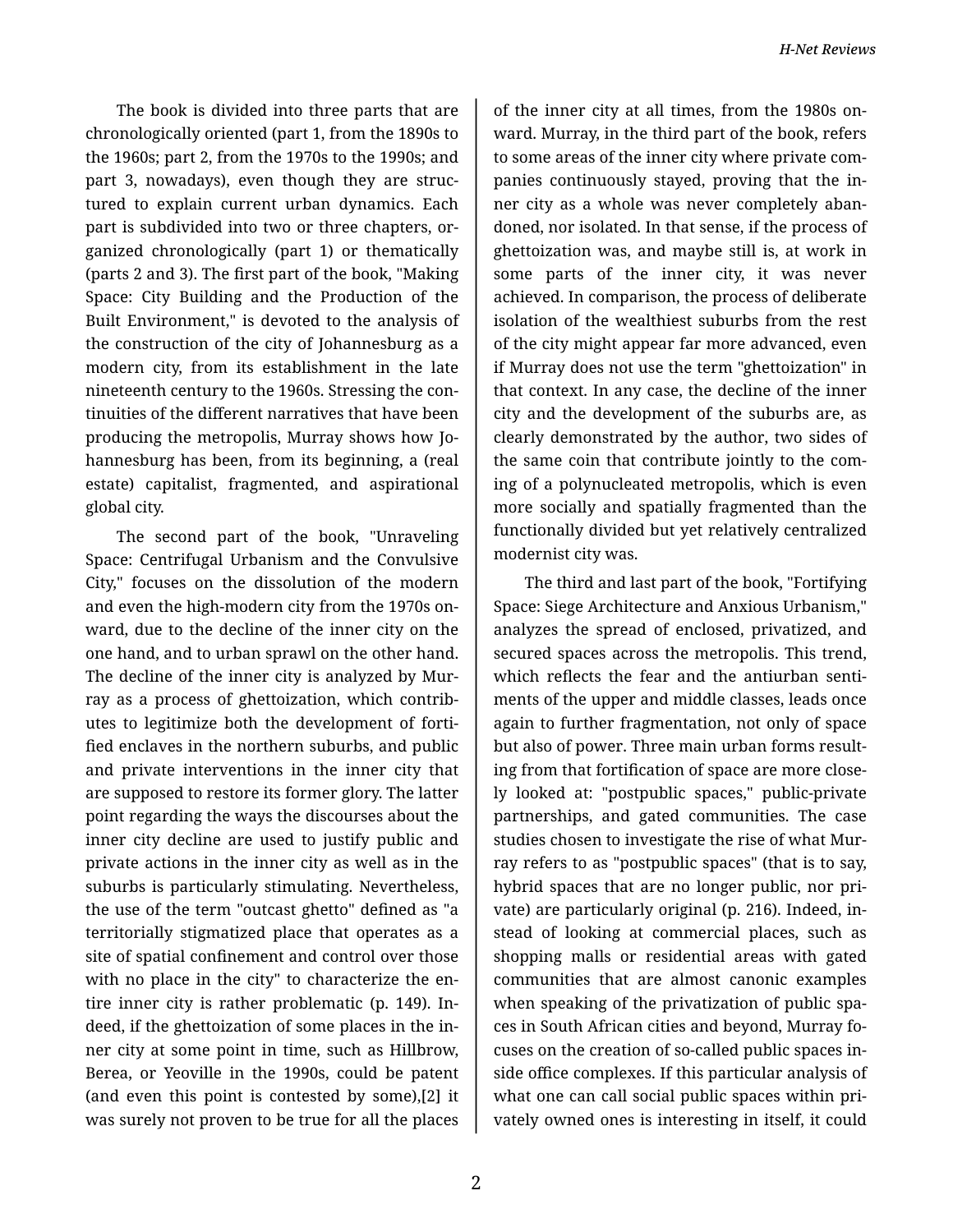have been more explicitly put in regard to the concomitant conquest of public-owned spaces by the private sector, notably, as part of the publicprivate partnerships and gated communities de‐ velopments that are examined in the following chapters (respectively chapters 7 and 8). Nonethe‐ less, Murray strongly demonstrates throughout this part how these fortified urban forms contrib‐ ute to the continuation as well as the transforma‐ tion of the past segregative dynamics. The emer‐ gence of defensive urbanism is thus seen as a way to keep the "Other" at a distance, even if the crite‐ ria on which this separation is grounded are not necessarily the same: through time, segregation tends indeed to be primarily socially based, in‐ stead of being primarily racially based as it used to be during apartheid. Nevertheless, although this point is made clear by Murray toward the end of the last chapter, it might have been clarified from the beginning of the chapter. This precision is even more needed as the rise of the black mid‐ dle class and its residential mobility in the direc‐ tion of the northern suburbs are not really ad‐ dressed.

In conclusion, Murray stresses the fact that despite the two main strategies implemented by urban planners to reinvent Johannesburg as a "world-class African city," that is to say, regenera‐ tion of the inner city on the one hand and con‐ tainment of urban sprawl on the other hand, pri‐ vatization and fragmentation are still at work in the metropolis. Today as (or maybe even more than) yesterday, Johannesburg is thus a "discon‐ tinuous patchwork of fragments" (p. 327). The causes and the logic at work might be different now and then, but the resulting uneven urban forms are quite the same.

And surely, this is one of the main inputs of Murray's book: to highlight the absence of real rupture regarding the ways the city has been shaped, before and after apartheid. If the racially based organization of the city as systematically implemented by the apartheid regime is compre‐

hended as an explanatory factor of the current so‐ cio-spatial fragmentation, it is never understood as the mere and only one. Mainly because Johan‐ nesburg has always been a city of capital, uneven urban development was already at work before apartheid, and is still at play nowadays. In that matter, the stress put on the analysis of the spatial dynamics that give shape to the urban forms of Johannesburg is undoubtedly another important perspective of the *City of Extremes*. It reminds us that space is not given but produced by processes that are often contradictory. In the case of Johan‐ nesburg, the succession, if not the superposition, of diverse urban narratives (such as the ones con‐ veyed by colonization, apartheid, or globalization) in and on the city, and their resulting urban forms, seem to have all concurred in the deepen‐ ing of socio-spatial fragmentation.

Still, while reading the *City of Extremes*, one wonders how to go beyond that kind of binary vi‐ sion of the city that is constantly opposing differ‐ ent extremes (the rich and the poor, the black and the white, etc.). Of course Johannesburg is (and maybe more than any other city in the world) a "city of extremes," a "schizophrenic" city as put by Murray. But despite or even because of that, it might also be useful from time to time to look more closely and more carefully at the relations, rather than at the divisions, that exist between these different spaces. In the *City of Extremes*, it is precisely the in-between spaces that are somehow missing, but they are not the only ones. Strangely enough the other almost missing spaces in the *City of Extremes* are the townships. By focusing mainly on the simultaneous spatial dynamics that have been (re)shaping the inner city and the sub‐ urbs, Murray seems indeed to undermine the past and current dynamics that have been occurring in the townships. As shown in particular by Beavon, the mere existence of the inner city as well the suburbs was not conceivable without workforce reserves from the townships. Because Murray poorly takes into account these spaces, the spatial dynamics that are happening there (be they spe‐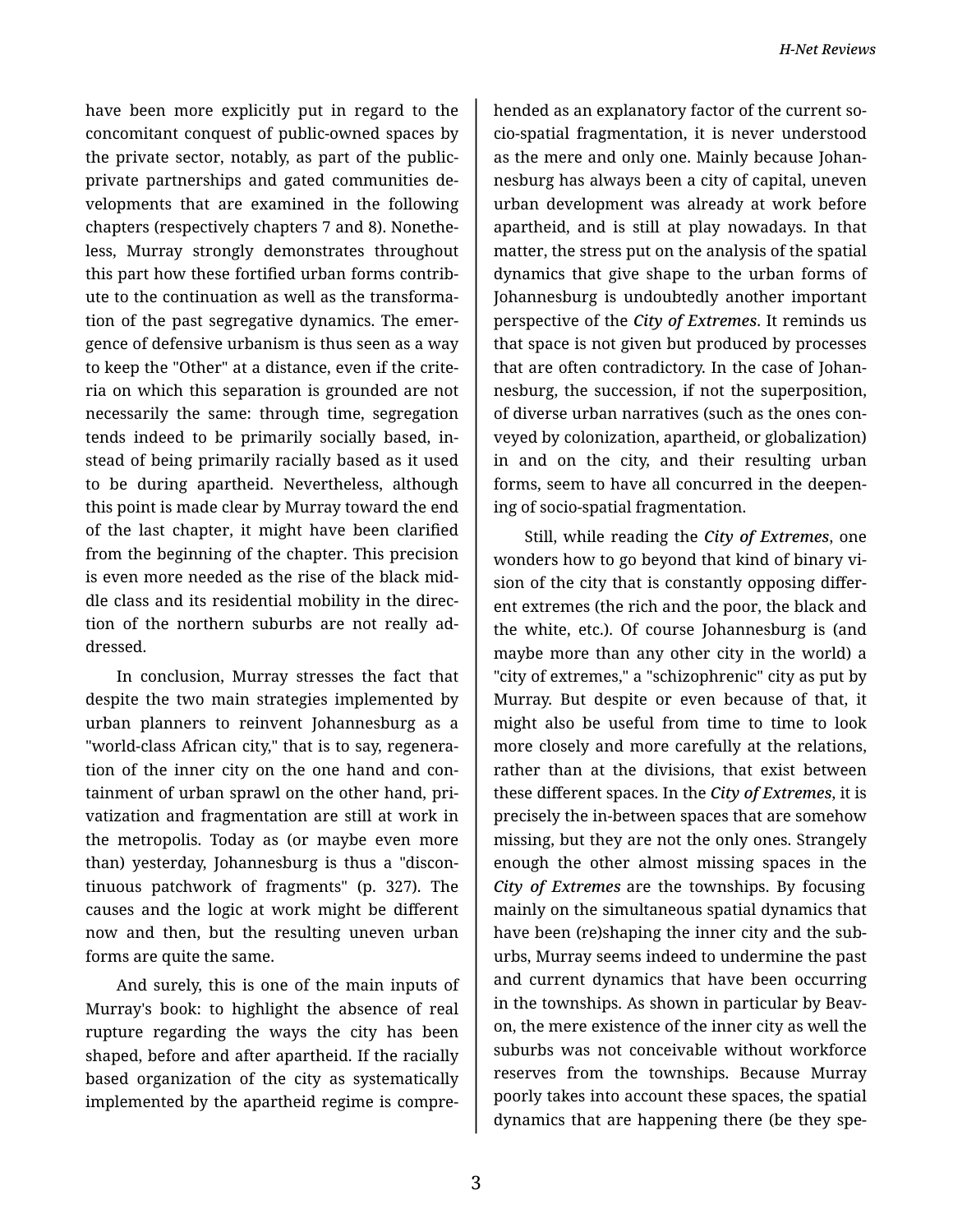cific to these places or similar to the ones ob‐ served elsewhere in the metropolis) are over‐ looked. Similarly, and maybe because the analysis proposed by Murray is economically driven be‐ fore being socially, culturally, or politically orient‐ ed, some of the dynamics that are currently trans‐ forming the inner city are not mentioned. What about, for instance, the culturally based urban re‐ generation, if not gentrification, processes that are reconfiguring some parts of the inner city, such as Braamfontein or Jewel City?

Finally, as a geographer, if we appreciate the quality of the maps provided, we can only find re‐ grettable the absence of scales on those. Likewise, since the introductory sections at the beginning of each part are very useful to clarify the author's in‐ tents, concluding remarks at the end of the differ‐ ent parts could have offered additional insights.

Despite these reservations, *City of Extremes* is a valued book to understand the contradictory dy‐ namics that are shaping Johannesburg today. Aca‐ demically oriented, it will nevertheless appeal to anyone who is interested in Johannesburg, and more generally in the spatial dynamics of contem‐ porary cities.

## Notes

[1]. On sociopolitical examinations, see, for example, Jo Beall, Owen Crankshaw, and Susan Parnell, *Uniting a Divided City: Governance and Social Exclusion in Johannesburg* (London: Earth‐ scan, 2002); and Richard Tomlinson, Robert Beau‐ regard, Lindsay Bremmer, and Xolela Mangcu, eds., *Emerging Johannesburg: Perspectives on the Postapartheid City* (New York: Routledge, 2003). See also Sarah Nuttall and Achille Mbembe, *Jo‐ hannesburg: The Elusive Metropolis* (Durham: Duke University Press, 2008).

[2]. See, for example, Alan Morris, *Bleakness and Light: Inner-city Transition in Hillbrow, Jo‐ hannesburg* (Johannesburg: Witwatersrand Uni‐ versity Press, 1999); and Beall, Crankshaw, and Parnell, *Uniting a Divided City*.